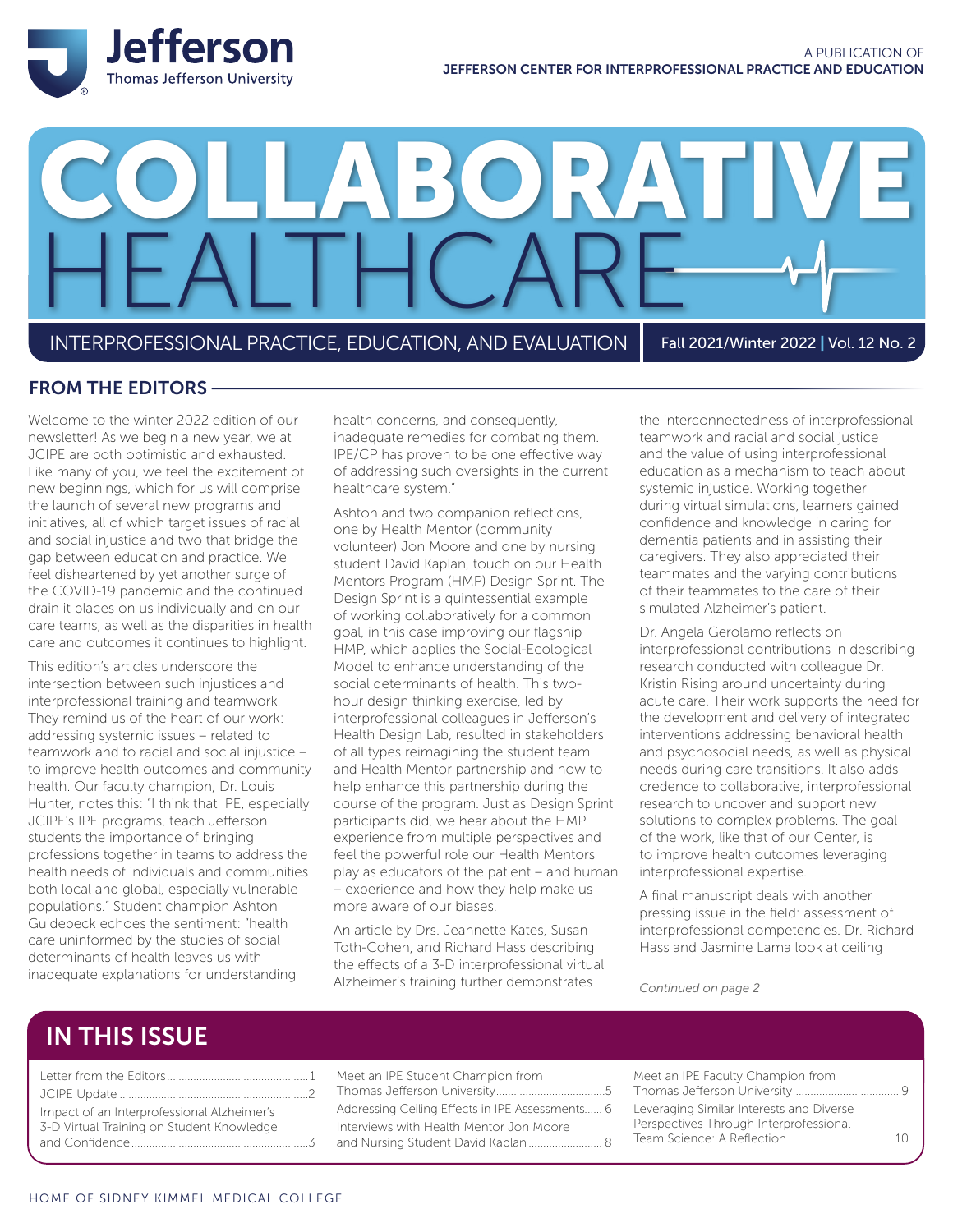#### *Continued from page 1*

effects and take on the difficult task of how to train learners to give discriminating and meaningful feedback. The question, with the promise of helping to build a more patientcentered, team-based workforce, seems even more urgent in light of the dramatic

effects of the COVID-19 pandemic and the social determinants of health and other racial and social justice issues threaded through this edition of the newsletter.

We know that our colleagues near and far

are grappling with many of the same issues and we look forward to engaging with and learning from you in these efforts. We hope that 2022 brings new adventures in your work and life and always more optimism and excitement than exhaustion!

# JCIPE Updates

Health Mentors Program (HMP): The fall semester saw the return of in-person sessions for the Health Mentors Program. Cohort 14 (second-year) student teams were introduced to the foundations of advocacy in the context of the Social-Ecological Model (SEM). 137 student teams collaborated with their Health Mentor to identify an area of advocacy, then designed and presented their Advocacy Projects at their final IPE Small Group Session.

We welcomed two new professions (speech-language pathology and nutrition and dietetic practice) to cohort 15; in this cohort, first-year students were introduced to person-centered care and the foundations of effective interprofessional teamwork. The Module 1 semester concluded with 140 teams sharing and discussing teamwork skills at the IPE Small Group Session. More than 40 facilitators volunteered to lead sessions and over 250 Health Mentors (community member volunteers) met with their student teams, making HMP possible this past fall!

**Student Hotspotting: Student Hotspotting** successfully kicked off in September with a total of 150+ students and advisors hailing from Jefferson, Harvard University, Johns Hopkins University and Sienna College. We offered three new Essentials Workshops during the fall: Social Determinants of Health, Motivational Interviewing and Harm Reduction. We are looking to include patient boundaries and limitations in the second half of our Harm Reduction workshop this spring, as well as offer our teamwork and graduating patients sessions.

TeamSAFE: 728 students from 6 professional programs (athletic training, medicine, nursing, occupational therapy, public health, and speech-language pathology) participated in virtual TeamSAFE this past fall, with athletic training and speech-language pathology students joining for the first time. Advanced TeamSAFE will be held in March 2022. Nursing will be required to participate in this virtual simulation experience for the first time and join students from medicine, pediatric nursing practice, and pharmacy.

Team Care Planning: We look forward to piloting our new Black Maternal Health Case this spring on the East Falls Campus – our first programming to be offered in this location. Our Clinical Discharge Case will also run this spring with students from couple & family therapy, medicine, nursing, occupational therapy, pharmacy, and physician assistant studies.

Alzheimer's Virtual Interprofessional Training (AVIT): Since our last edition of the newsletter, we piloted AVIT for workforce development at The Hill at Whitemarsh, a partnering continuing care retirement community. Employees reported enjoyment in utilizing a virtual environment to practice communication skills to assist patients with dementia. Additional employee trainings will be scheduled in the spring to expand access for employees at The Hill at Whitemarsh to participate in AVIT. This spring we will also pilot a new half-day simulation format during student AVIT simulations.

Read more about AVIT in an article by faculty co-leads Jeannette Kates, PhD, CRNP, AGPCNP-BC, GNP-BC, and Susan Toth-Cohen, PhD, OTR/L along with JCIPE Director of Assessment, Evaluation & Research Richard Hass, PhD in this issue!

#### Enhancing Services for Homeless Populations (ESHP): We spent the fall

incorporating more harm reduction content into our virtual simulation program ESHP. We look forward to piloting these changes with students during the spring 2022 semester.

Palliative Care: This winter, JCIPF will be facilitating an interprofessional palliative care program for Jefferson students. A faculty team piloted the program in fall 2020; that successful pilot and our receipt of 80 applications for 36 spots highlights the interest in this important topic and teambased delivery of care. Our final cohort includes 10 healthcare disciplines and 7 faculty facilitators, who serve as palliative care experts. Over the course of the next three months, students will complete a series of modules as a team, shadow palliative care rounds, and present a final research poster.

Wyss Center: JCIPE is now coordinating IP services at the Hansjörg Wyss Wellness Center, which serves as a hub for clinical and educational outreach activities; the hub focuses on immigrant and refugee populations, in addition to the surrounding South Philadelphia community. The center provides a platform to deliver full-spectrum primary care, social services, wellness activities, and other community-focused programming. JCIPE is creating orientation modules for students who rotate at Wyss and hoping to pilot a falls prevention program and offer an IP community health course in connection with the Center in the future.

Racial and Social Justice Taskforce: This past semester, we published our Diversity Statement and set to work making diversity, equity and inclusion (DEI) explicit in all our endeavors. The team finalized a draft self-study template for use across all JCIPE programs and will pilot its implementation this year. We also look forward to reflecting on the development and implementation of new DEI content such as a comparative zip code advocacy project in the Health Mentors Program, in our curricula this past fall, as well as to launching a new Black Maternal Health Case in Team Care Planning and enhanced content centering on harm reduction in Enhancing Services for Homeless Populations this spring. Some of this work was presented at Jefferson Faculty Days and the Drexel University Assessment Conference last summer and fall.

#### Jefferson Teamwork Observation Guide

(JTOG): In the past 6 months, the JTOG app has been used over 7,000 times by students as well as faculty and staff program advisors and facilitators. This newsletter features an important piece about efforts to allay a ceiling effect in IPE assessment tools with JTOG as an example. JCIPE is very excited to receive the first JTOG dataset from an external partner institution, and we continue to work toward updating the app and the administrator dashboard based on great feedback from current users. Stay tuned for a potential Spanish translation of our Team JTOG and external app release in the coming months!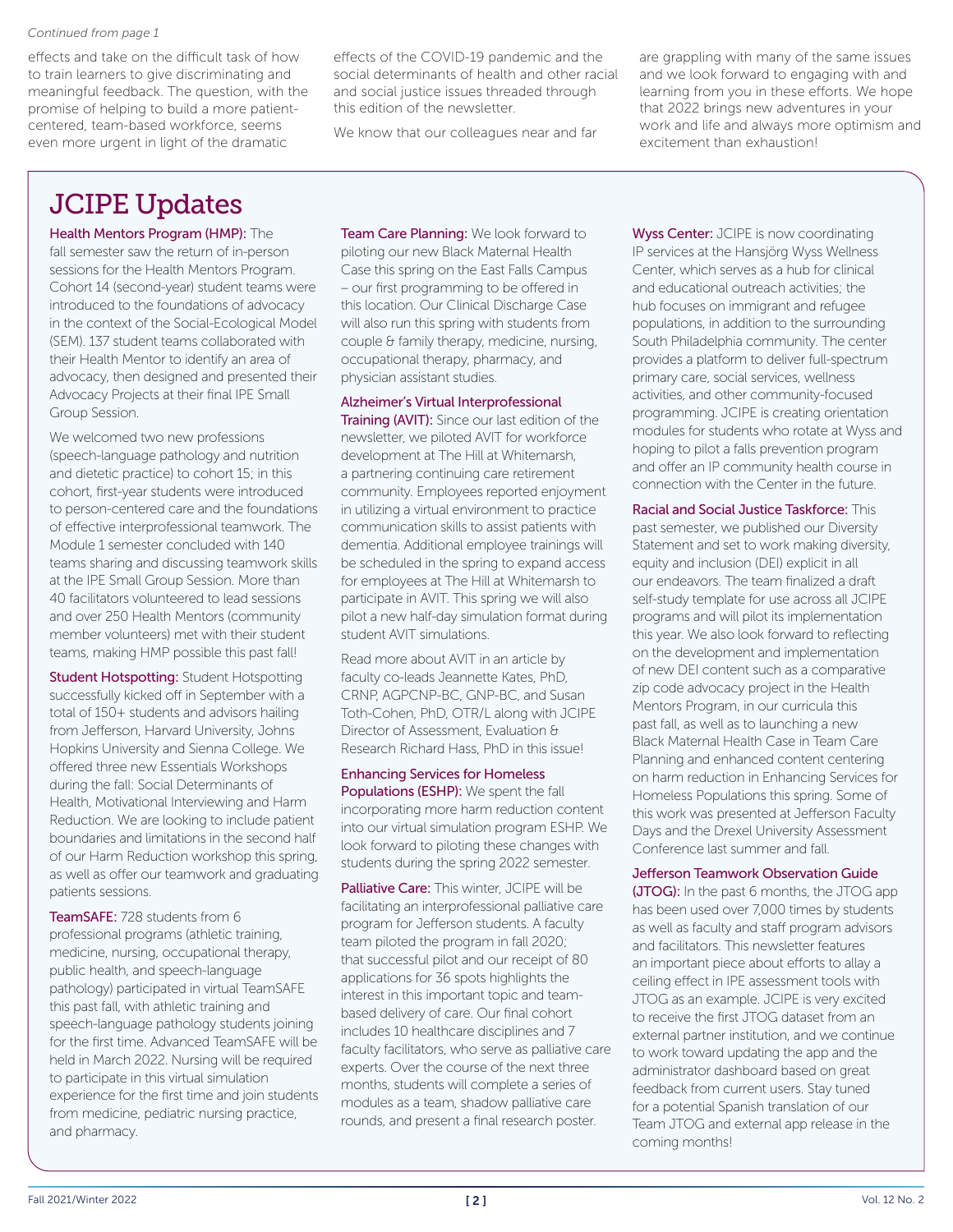## Impact of an Interprofessional Alzheimer's 3-D Virtual Training on Student Knowledge and Confidence





Jeannette Kates, PhD Susan Toth-Cohen, PhD Richard W. Hass, PhD

The collaborative approach to providing care for PwD is less a defined structure than a model of care that utilizes an interprofessional team to provide comprehensive care to patients and their caregivers (Galvin, et al., 2014). In this approach, each member of

Introduction

Dementia is a term used to describe a range of neurological conditions that cause the loss of the ability to think, remember, and reason to levels that affect daily life and activities (National Institute on Aging, n.d.). Almost 6 million Americans age 65 and older currently live with dementia and this number is expected to rise to 14 million by mid-century (Alzheimer's Association, 2020). Alzheimer's disease is the most common type of dementia and accounts for approximately 60-80% of dementia cases (Centers for Disease Control and Prevention [CDC], 2019a). In 2019, more than 16 million family caregivers provided an estimated 18.6 billion hours of care to persons with dementia (PwD) in the United States (U.S.) (Alzheimer's Association, 2020). Compared with caregivers of persons without dementia, caregivers of PwD have a higher level of caregiver burden; are more likely to experience depression and anxiety; and report greater emotional, financial, and physical stress (Hvidsten, et al., 2020; Ma, et al., 2018; CDC, 2019b). The most frequent sources of stress reported by caregivers include lack of personal boundaries among PwD, repetitive and aggressive behaviors, and need for constant care (Unson, et al., 2015). African Americans are disproportionately affected by dementia making them more vulnerable to the impact of caregiving when compared with non-Hispanic whites (Alzheimer's Association, n.d.; U.S. Department of Health and Human Services, 2014).

the care team provides their own clinical strengths. However, working together in an interprofessional manner is often undermined by a lack of understanding of the nature and scope of responsibilities among healthcare professionals (Warshaw & Bragg, 2014). Interprofessional education (IPE) is a way to increase this understanding and is considered essential for developing "collaboration-ready" practitioners (Hopkins, 2010). Although IPE in dementia care could provide the knowledge and skills necessary to deliver collaborative practice, there is a weak body of published literature related to IPE interventions in dementia care (Jackson, et al., 2016).

#### **Background**

Three-dimensional virtual worlds (3- DVW) enable participants to access virtual environments, interact with digital objects, represent themselves through avatars, communicate with other participants, and take part in experiences incorporating modeling and mentoring about problems similar to those in a real-world context (Duncan, et al., 2012). 3-DVW are one of three basic types of virtual reality (VR, Bracq et. al., 2019): 1) Screen based systems (SBS), used extensively for training technical skills such as surgical techniques; 2) 3-DVW, which use desktop or laptop systems in which learners enact roles as avatars to practice skills central to collaborative

practice; and 3) immersive virtual reality (IVR), which provides an environment that blocks perception of the outside world using a head-mounted display (HMD).

Accessed online, 3-DVW provide meaningful opportunities for students to practice communication with patients and other providers in a safe, low-stakes environment. Simulation using 3-DVWs allows for the inclusion of geographically diverse learners and the simulation of physically, ethically, or financially prohibitive scenarios (Ghanbarzadeh, et al., 2014; Warburton, 2009). 3-DVWs can create transformative experiences for students to practice interpersonal skills, such as teamwork and communication, within a social environment (Bracq, et al., 2019; Edwards, 2012).

The Jefferson Center for Interprofessional Practice and Education (JCIPE) created Alzheimer's Virtual Interprofessional Training (AVIT) in the 3-DVW of Second Life™. Using avatars, students participate in three casebased simulations that follow Mrs. Jenkins, an African-American woman with dementia, over a period of six years. The first simulation takes place in Mrs. Jenkins' primary care office where she is being seen for a followup appointment for hypertension. This case focuses on recognizing signs and symptoms of dementia. The second simulation, occurring 3 years later, takes place in Mrs. Jenkins' home following hospitalization for a fall. This case focuses on home safety for Mrs. Jenkins and caregiver support for her daughter. The third simulation occurs in the long-term care facility where Mrs. Jenkins is living. The third case takes place 3 years after the home visit and focuses on the management of dementia-related behavioral issues. The purpose of this study was to assess the impact of AVIT on students' knowledge and confidence related to dementia care.

*Continued on page 4*



*The participants' view from inside Ms. Jenkins' environments in the virtual world*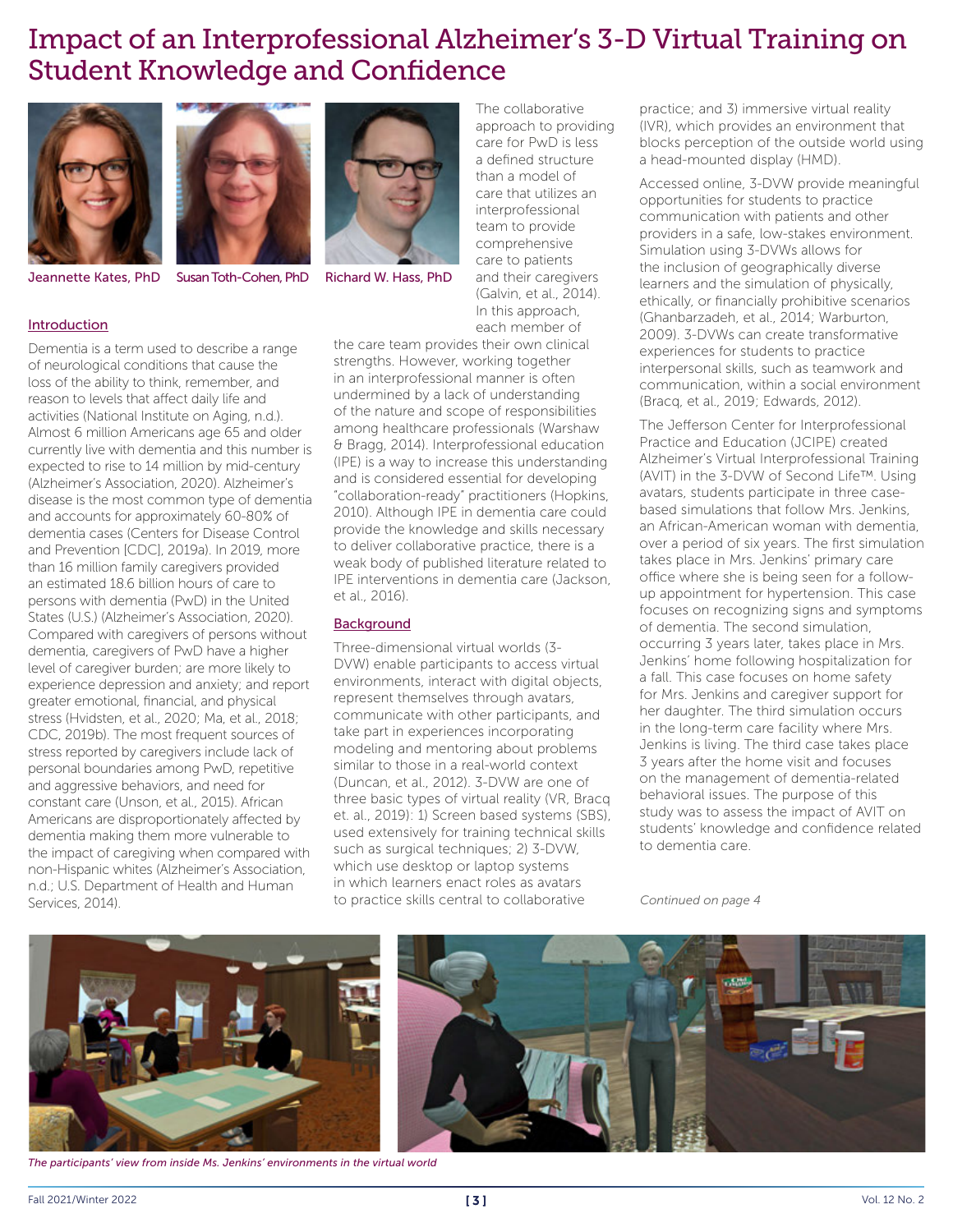#### **Methodology**

AVIT was implemented with 24 students  $[$ nurse practitioner (n = 13), pharmacy (n = 6), medicine ( $n = 4$ ), occupational therapy ( $n = 6$ ) = 1)] at Jefferson in summer 2021. The basic format of AVIT is preparation, simulation, and debriefing. First, students prepared for AVIT by reading evidence-based content related to dementia, reviewing their assigned roles in the simulation, and receiving an orientation to the AVIT 3-DVW. Then, students participated in interprofessional teams of 3-5 learners to enact the roles of provider(s), patient, caregiver, and observer in each of the cases. After each case, faculty facilitated a debriefing of the case within their assigned interprofessional teams. At the end of all 3 cases, the entire student group debriefed with faculty facilitators about lessons learned related to dementia care and IPE.

JCIPE-developed surveys to assess knowledge and confidence were administered pre- and post-participation in AVIT. Knowledge was measured with a percent-correct score across 25 items that consisted of a mix of multiple choice, true/false, and matching. Confidence was measured as the average of 6 items on which students rated how strongly they agreed with statements such as "I feel confident identifying the potential signs of dementia" on a 5-point Likert scale  $(1 =$  strongly disagree to  $5 =$  strongly agree). The post-survey also included a student satisfaction section eliciting feedback on the content and format of the virtual program and preparatory materials. Pre-post changes on each variable were evaluated with paired-samples t-tests using data from students who completed both pre-test and post-test assessments. Confidence scale scores were evaluated for internal consistency using coefficient  $\alpha$ .

#### **Results**

Twenty students [nurse practitioner (n = 9), pharmacy ( $n = 6$ ), medicine ( $n = 4$ ), occupational therapy  $(n = 1)$ ] completed both pre- and post-tests, for an 83% total response rate. Students averaged 86.35% (SD = 7.64) correct on the pre-test knowledge items and performance increased significantly to 89.74% correct (SD = 5.75) at post-test, *t*(19) = 2.74, *p* = .01, *d* = 0.68. So, while students start AVIT with substantial knowledge about dementia care

and IPE, they showed consistent increases in their knowledge. Pre-post gains in confidence were also significant (*t*(19) = 4.67, *p* < .001, *d* = 1.04). Pretest confidence scores averaged 3.83 (between neutral and agree,  $SD = 0.62$ ) while post-test confidence scores averaged 4.24 (between agree and strongly agree, SD = 0.54). These gains in confidence were more sizable than those in knowledge. Finally, though the process of validating the confidence items is ongoing, internal consistency of the confidence survey was high at pretest ( $\alpha$  = .91, 95% CI: .85, .97) and at post-test ( $\alpha$  = .94, 95% CI: .90, .98). The latter result suggests that the confidence scale scores (averages) contain very little measurement error. Reliability analysis of the knowledge items requires a larger sample size.

Related to student satisfaction, 84% reported their overall experience with AVIT as good or excellent. Ninety-two percent of participants regarded the preparatory materials as valuable. Most students rated the simulation (88%) and debriefing (84%) as valuable. In response to the question, "What were your main takeaways from this experience," students reported on benefits related to working in an interprofessional team and gaining insight into complex care of PwD and their caregivers (see Figure 1).

#### **Discussion**

The aim of this study was to examine the effect of AVIT on health professional students' knowledge of and confidence in dementia care. Students demonstrated gains in knowledge and confidence in dementiarelated care after participating in AVIT. These findings contribute to previous evidence of improved dementia-related knowledge (Annear, et al., 2016; Mastel-Smith, et al., 2019) and confidence (Mastel-Smith, et al., 2019) with IPE interventions. Increasing health care professionals' knowledge and confidence has benefits for dementia care delivery and provider wellbeing (Rivett, et al., 2019).

The surveys used in this study were newlydeveloped by JCIPE and, thus, psychometric data were not available. In this study, it was promising that the internal consistency of the confidence survey was high at pre- and post-test suggesting very little measurement

error. Unfortunately, the sample was not large enough to complete reliability analysis of the knowledge survey. Further work is needed to refine and validate these surveys.

The use of a 3-DVW for interprofessional dementia education is innovative. Although IVR and 3-DVW have been used for dementia education, most existing research was conducted with different populations than our sample (Hirt & Beer, 2020). Adefila and colleagues (2016) have published on their work with interprofessional students; however, this program differed from AVIT in that it immersed learners in sensory and task-related challenges using IVR. In addition to the potential for learning innovation, AVIT provides a flexible IPE learning opportunity for learners from different geographic locations.

#### Conclusion

The care of PwD and their caregivers is complex and requires specialized knowledge and communication skills. Given the lack of robust published literature related to IPE interventions in dementia care (Jackson, et al., 2016), AVIT represents an innovative IPE experience for health professional students to learn to provide care for PwD and their caregivers.

#### References

Adefila, A., Graham, S., Clouder, L., Bluteau, P., & Ball, S. (2016) myShoes – The future of experiential dementia training? *Journal of Mental Health Training, Education and Practice, 11*(2), 91-101.

Alzheimer's Association. (2020). Alzheimer's disease facts and figures. *Alzheimer's Dementia, 16*, 391–460. https://doi.org/10.1002/alz.12068

Alzheimer's Association. (n.d.). African americans and alzheimer's disease: The silent epidemic. Retrieved from https://www.alz.org/media/Documents/africanamericans-silent-epidemic-r.pdf

Annear, M. J., Goldberg, L. R., Lo, A., & Robinson. (2016). Interprofessional curriculum development achieves results: Initial evidence from a dementia-care protocol. *Journal of Interprofessional Care*, 30(3), 391- 393. https://doi:10.3109/13561820.2015.1117061

Bracq, M. S., Michinov, E., & Jannin, P. (2019). Virtual reality simulation in nontechnical skills training for healthcare professionals: A systematic review. *Simulation in Healthcare*, 14(3), 188-194.

#### *Figure 1. Selected student quotes on the value of AVIT Training.*

#### What were your main takeaways from this experience?

I learned more about the role of an interprofessional team in caring for a patient and caregiver with Alzheimer's. I also learned ways to help the caregiver and reduce their burden.

Both the patient's and caregiver's needs must be addressed in a complex disease such as Alzheimer's. It's important to acknowledge that the caregiver also experiences the consequences of the disease and the difficulty that comes with caring for a parent with dementia.

Learning more about all aspects of care with this patient population and how they progress over time.

This was a great learning experience to gain insight of the patient, family, and care team of a patient with Alzheimer's Disease. I enjoyed reading information leading up to the cases and working through each case with members of OT and Pharmacy.

It was a good learning experience seeing the patient's trajectory from being independent to being in a nursing home. The case gave a good insight into caregiver stress and outlined the importance of each health care provider.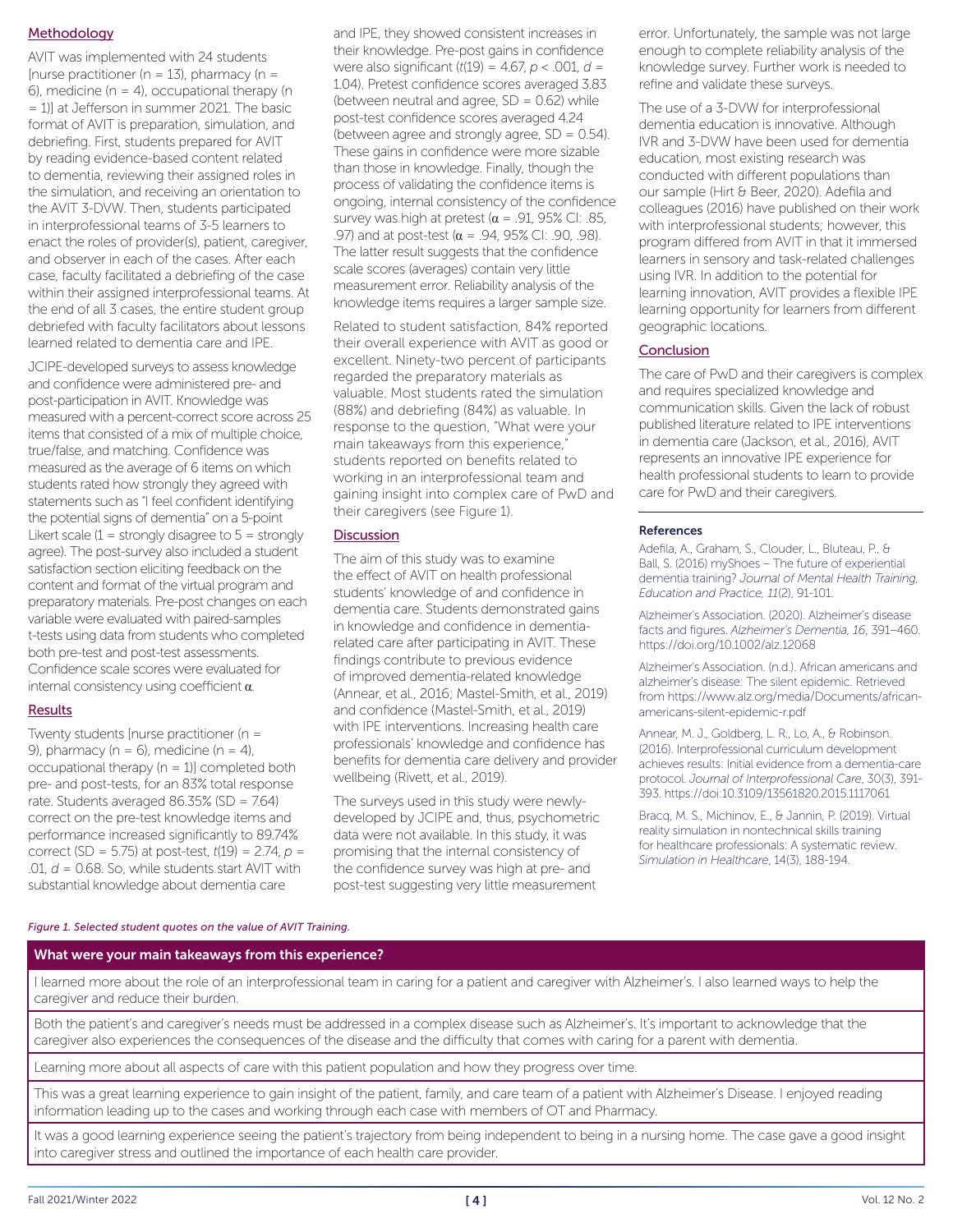Centers for Disease Control and Prevention. (2019a). *Caregiving for a person with alzheimer's disease or a related dementia*. Retrieved from https://www.cdc.gov/aging/caregiving/alzheimer. htm#:~:text=Approximately%20two%2Dthirds%20 of%20dementia,for%20children%20under%20 age%2018

Centers for Disease Control and Prevention. (2019b). *What is Dementia?* Retrieved from https:// www.cdc.gov/aging/dementia/index.html

Duncan, I., Miller, A., & Jiang, S. (2012). A taxonomy of virtual worlds usage in education. *British Journal of Educational Technology*, 43(6), 949-964. https:// doi.org/10.1111/j.1467-8535.2011.01263.x

Edwards, T. M. (2012). Transformative learning theory as a framework for designing experiences in virtual worlds as appropriate to counsellor education. Retrieved from www. inter-disciplinary. net/wpcontent/uploads/2012/02/edwardsepaper.pdf.

Galvin, J. E., Valois, L., & Zweig, Y. (2014). Collaborative transdisciplinary team approach for dementia care. *Neurodegenerative Disease Management*, 4(6), 455-469.

Ghanbarzadeh, R., Ghapanchi, A. H., Blumenstein, M., & Talaei-Khoei, A. (2014). A decade of research on the use of three-dimensional virtual worlds in health care: A systematic literature review. *Journal of Medical Internet Research*, 16(2), e47.

Hirt, J., & Beer, T. (2020). Use and impact of virtual reality simulation in dementia care education: A scoping review. *Nurse Education Today*, 84, 104207. https://doi.org/10.1016/j.nedt.2019.104207

Hopkins, D. (Ed.). (2010). *Framework for action on interprofessional education & collaborative practice*. World Health Organization.

Hvidsten, L., Engedal, K., Selbaek, G., Wyller, T. B., Benth, J. S., Bruvik, F., & Kersten, H. (2020). Quality of life of family carers of persons with young-onset compared to late-onset dementia. *Aging and Mental Health*, 24(9), 1394–1401.

Jackson, M., Pelone, F., Reeves, S., Hassenkamp, A. M., Emery, C., Titmarsh, K., & Greenwood, N. (2016). Interprofessional education in the care of people diagnosed with dementia and their carers: A systematic review. *BMJ Open*, 6(8), e010948. https:// doi.org/bmjopen-2015-010948

Ma, M., Dorstyn, D., Ward, L., & Prentice, S. Alzheimers' disease and caregiving: A meta-analytic review comparing the mental health of primary carers to controls. *Aging and Mental Health*, 22(11), 1395–1405.

Mastel-Smith, B., Kimzey, M., Garner, J., Shoair, O. A., Stocks, E., & Wallace, T. (2019). Dementia care boot camp: Interprofessional education for healthcare students. *Journal of Interprofessional Care*, 34(6), 799- 811. https://doi.org/10.1080/13561820.2019.1696287

National Institute on Aging. (n.d.) *What is Dementia?* Retrieved from https://www.alzheimers.gov/ alzheimers-dementias/what-is-dementia

Rivett, E., Hammond, L., & West, J. (2019). What influences self-perceived competence and confidence in dementia care home staff? A systematic review. *Psychogeriatrics*, *19*(5), 440-456. https://doi.org/10.1111/psyg.12422

Unson, C., Flynn, D., Glendon, M. A., Haymes, E., & Sancho, D. Dementia and caregiver stress: An application of the reconceptualized uncertainty in illness theory. *Issues in Mental Health Nursing*, 36(6), 439–446.

U.S. Department of Health and Human Services. (2014). Racial and ethnic disparities. Retrieved from https://aspe.hhs.gov/report/racial-and-ethnicdisparities-alzheimers-disease-literature-review

Warshaw, G. A., & Bragg, E. J. (2014). Preparing the health care workforce to care for adults with Alzheimer's disease and related dementias. *Health Affairs (Millwood)*, 33, 633-641.

Warburton, S. (2009). Second Life in higher education: Assessing the potential for and the barriers to deploying virtual worlds in learning and teaching. *British Journal of Educational Technology*, *40*(3), 414-426.



#### Meet an IPE Student Champion from Thomas Jefferson University Ashton Guidebeck, MS in Couple and Family Therapy, Class of 2022

#### Briefly describe your work with/ related to JCIPE:

My JCIPE journey began with the Health Mentors Program my first semester at Jefferson. I represented the couple and family therapy (CFT) program as a collaborative care team member, team

liaison, and (CFT) program liaison. Each day I have found myself progressively more aligned with JCIPE's mission, jumping at many of the opportunities it creates for Jefferson students. For example, at the end of Module 2, I participated in a Design Sprint session hosted and facilitated by the Jefferson Health Design Lab to get in touch with student input related to program goal attainment. Inspired by this experience, I decided to personally reach out to lead HMP faculty, which led to involvement with redesigning the Module 1 curriculum over the past summer. What is more, I got to co-facilitate M1 orientation for this year's incoming students. My experiences seem to be culminating as a second-year as I engage with HMP's Module 3 and the Hotspotting Program.

#### What excites you about this work?

I have devoted my studies to explore the interdependence of mental, physical, and relational health dating back to the start of my undergraduate studies. This multidirectional, interlocking relationship between individual health and health systems challenges us to persist in trying to understand healthcare despite never fully identifying the exact and intricate interdependent dynamics at play. It is this complexity of the health puzzle and the lasting impacts of its nature which fascinates me. Our persistence with applying observation, data collection, and data analysis to understand relational dynamics better and impact healthcare outcomes is what keeps me engaged. I'm committed to building frameworks and standardization to improve individual, relational, and societal health for the better.

#### What have you learned that was new?

Through my involvement with JCIPE, I've learned that there are communities around me devoted to advancing the same healthcare values and goals as me - communities built upon an understanding that there are unseen and intolerable consequences resulting from the maintenance of the current healthcare system. In my year of involvement with JCIPE, I've learned new language, skills, and frameworks and been met with many new perspectives that continually reassure my commitment to engaging with and promoting these conversations.

#### Why is IPE/CP important to you?

Since I tend towards contextual ways of thinking, I believe that health care uninformed by the studies of social determinants of health leaves us with inadequate explanations for understanding health concerns, and consequently, inadequate remedies for combating them. IPE/CP has proven to be one effective way of addressing such oversights in the current healthcare system. IPE/CP accomplishes this by prioritizing clinician experiences that focus on developing a larger picture of patient care and practicing basic interrelational skills within an interprofessional team. In this way, not only does this approach contextualize and humanize patient experiences, it does the same for the teams providing patient-centered care.

#### How do you think you will apply your IPE/CP learning to your future role?

Currently, I am applying to Medical Family Therapy Ph.D. programs for Fall 2022 admission. In the coming years, I intend to continue developing and applying an interprofessional approach via my role as a health care provider. Ultimately, I plan to be involved in the education of future generations of student clinicians, the disruption of current systems, and the curation of new ones.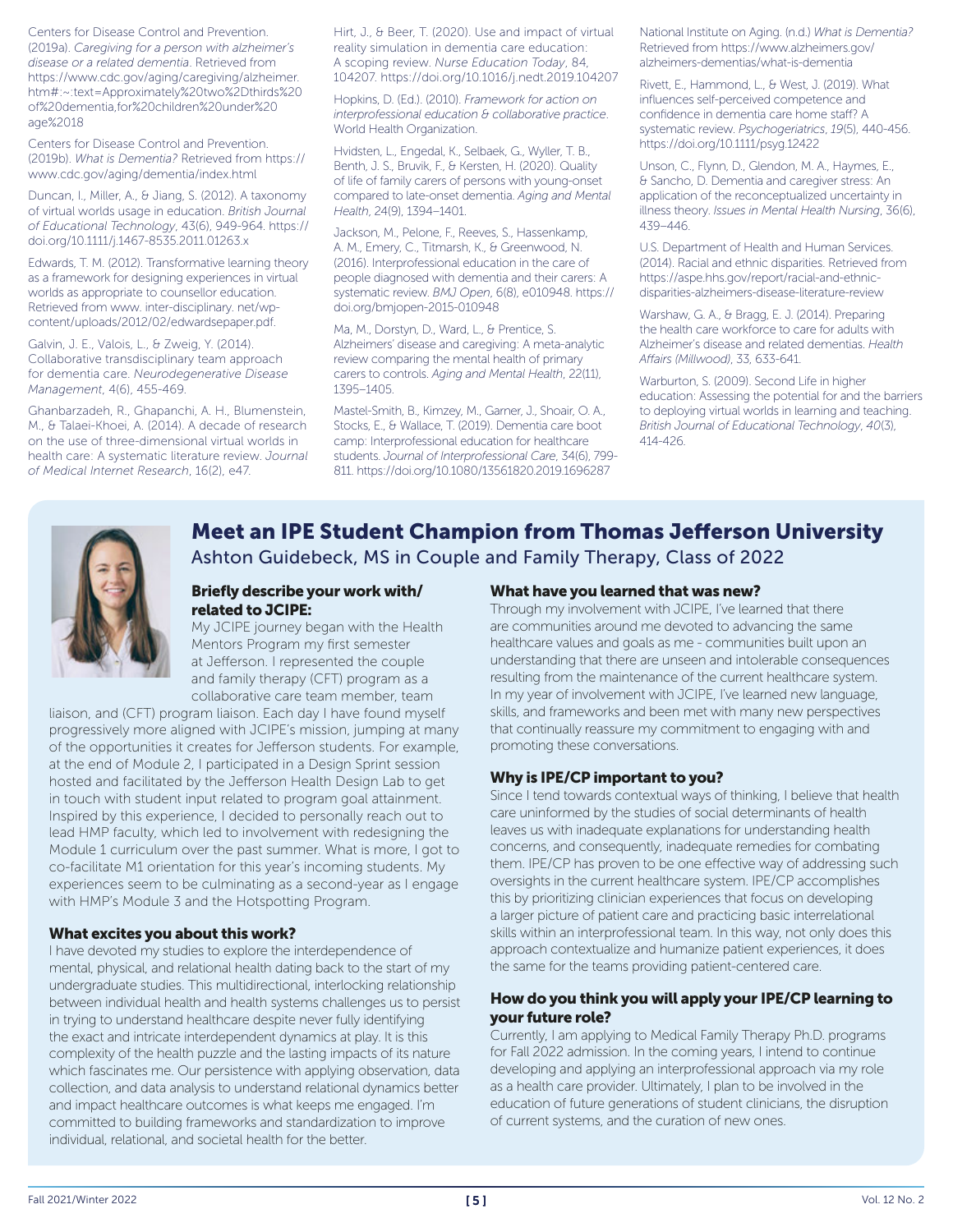# Addressing Ceiling Effects in IPE Assessments





MBBS, MPH

Richard W. Hass, PhD Jasmine Tenpa,

#### Statement of Problem

Interprofessional education (IPE) programs often employ ratings-based evaluations to gauge the level of interprofessional competency of students. Such evaluations are usually conducted through behaviorbased systems of assessments (as opposed to self-reported attitudes and beliefs) designed to capture collaborative behavior both in educational settings and clinical settings (Committee on Measuring the Impact of Interprofessional Education on Collaborative Practice and Patient Outcomes, 2015). To aid proper development of interprofessional competencies, these assessment systems must provide reliable and valid feedback to students and professionals.

#### **Background**

The Jefferson Teamwork Observation Guide® (JTOG®) is a real-time, 360-degree competency-based assessment tool that measures how well teams and individuals collaborate in educational and practice settings. Available in both paper and mobile app form, the JTOG was initially designed in 2012 (Lyons, et al., 2016) and has since evolved both in content and scoring methods. Recently, the content of the JTOG items was updated to provide more succinct descriptions of competencies, and developmental language was added to the rating scale (e.g.,  $1 =$  needs improvement;  $7 =$ exceeds expectations, Sicks, et al., 2021).

Despite positive movement toward app development, ceiling effects are evident in JTOG scores, an issue that seems to plague many IPE assessment tools (e.g., Hass, Collins, & Sicks, 2020). A ceiling effect is present when observations are bunched up at the high end of the measurement scale (Cramer & Howitt, 2004). Ceiling effects hamper research efforts partly due to their deleterious effects on most inferential statistical procedures (via restricted range and skew). Thus, in order to continue to explore the underpinnings of teamwork in IPE settings, and to properly evaluate interventions designed to enhance collaborative competencies, it is important to address ceiling effects on tools like JTOG.

In 2021 we developed a training video instruction process, which included a description of the JTOG, how to use it, and what it measures. We stressed in the video that when using the JTOG mobile app, ratings remain confidential—no other members of the team will know exactly what an individual team member gave for ratings. We hypothesized that training students explicitly on how to use the tool would reduce ceiling effects. Here, we report some preliminary findings from the use of this training video in a TeamSTEPPS®-based interprofessional teamwork and patient safety simulation.

#### Methodology

This intervention used TeamSAFE, an interprofessional simulation program adapted from the TeamSTEPPS curriculum in which students role-play in a scenario involving patient safety (King et al., 2021). The 2021 TeamSAFE sessions were administered virtually, and 584 students used the app to rate the performance of one of the roleplaying teams following the simulation. Students used the Team JTOG, a 13-item version of the tool in which observers and team members rate the behaviors of an entire team.

The preparatory work for these 2021 TeamSAFE sessions included a module hosted in Canvas with a 3-minute training video created by the authors to emphasize the importance of accurate JTOG ratings. The video included narration describing the purpose of the JTOG (to measure IPEC competencies), the fact that JTOG scores are not grades, and that member ratings are confidential. The video also included a 1-minute exercise where students were instructed to think of a past experience with teamwork, either in a clinical or educational setting, and then rate that team on examples of four JTOG items. To examine potential impact of the training video on ratings, we used ratings from 403 students given during TeamSAFE sessions in Fall 2020 as a comparison. To further explore whether facilitators also exhibit ceiling effects, ratings given by facilitators of the Fall 2021 sessions (N = 28) were also analyzed.

#### **Results**

For each student, an average JTOG score was computed by taking the mean across the ratings of the 13 items. Multilevel reliability analysis (using composite reliability) showed that JTOG average scores were a highly reliable measure of overall IPEC competencies (omega = .98). Using multilevel modeling to model dependencies among ratings from the same session, we compared 2021 session-level average JTOG scores to those obtained in Fall 2020. As shown in Figure 1, the scores from 2021 fall sessions ( $M = 5.76$ ,  $SD = 1.05$ ) were estimated to be higher than those obtained



*Figure 1 – Violin and box plots of student JTOG scores for sessions before the addition of the video (2020) and after (2021).*

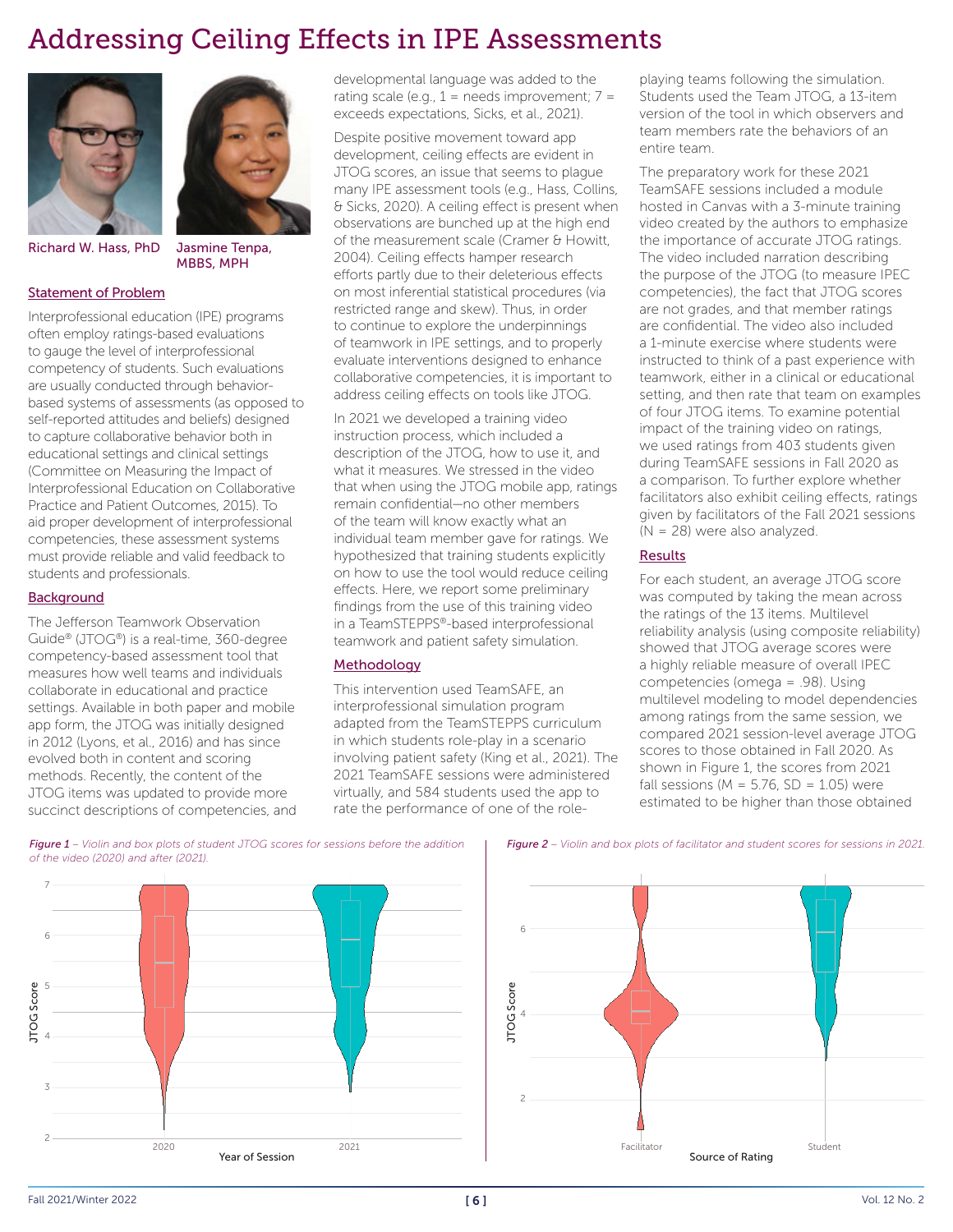in Fall 2020 (M =  $5.44$ , SD =  $1.08$ ), b = 0.34, 95% CI: 0.15; 0.53. The confidence interval suggests the effect may be as little as a 1/10 of a point to about half a point difference in average scores from students in the two different years.

Figure 1 also illustrates ceiling effects in both years, though the 2021 ceiling effect appears more severe. As can be seen, scores bunch toward the top of the scale, with 75% of scores above 4.5 in 2020 and 75% of scores above 5.0 in 2021. Figure 2 illustrates the difference in the distribution of average JTOG scores between students and facilitators in the 2021 sessions. Facilitator scores are more evenly spread and appear to conform to a normal distribution. No inferential tests were performed due to the imbalance in sample sizes, but the figure clearly shows that the distribution of facilitator scores is not skewed, nor does it illustrate a ceiling effect. Due to issues with the app rollout in 2020, comparable facilitator data were not available for that year. We suspect that the same trend would be evident in the 2020 data.

#### **Discussion**

The purpose of this analysis was to begin exploring interventions to assess interprofessional competencies while reducing the ceiling effect in JTOG scores, an issue relevant for all IPE assessments. Contrary to our intent, the introduction of a training video to TeamSAFE pre-work did not lead to a reduction of the ceiling effect, likely because there was no assignment linked to watching it. Since the video was hosted in Canvas, it was possible to check how many students navigated to the video, and unfortunately, less than 1% of students watched it. So simply offering a training video for JTOG is not enough to ameliorate the ceiling effect.

In the absence of an external, gold standard IPEC assessment tool, facilitator ratings served as our standard. All TeamSAFE facilitators are trained in both the IPEC competencies and TeamSTEPPS skills and can be considered experts in identifying levels of competency. Our comparison of the facilitator and student ratings suggests that the distribution of JTOG student scores may be inflated by lack of expertise in identifying levels of competencies, or by the students' use of a more lenient system of assessment than the facilitators. The latter may be linked to students' level of comfort in providing feedback to peers. Though individuals' ratings are not displayed to other users (i.e., aggregate ratings across only teams of five or more people are shown in the app), it is possible that students shy away from giving more critical feedback simply due to social pressures. This suggests that, in addition to training students to accurately identify levels of interprofessional competency in their peers, training efforts should focus on informing students on how to give constructive feedback to peers. Continued research in this area should be a priority in all educational and clinical settings.

#### **Conclusion**

Though our initial effort to reduce the ceiling effect in JTOG scores did not succeed in this study, we believe that the primary issue was that students did not take the time to watch the training video, despite reminders to do so as a part of pre-simulation work. The main takeaway for educators is that students likely need additional training both in identifying different levels of IPEC competencies, and more importantly, in how to provide critical yet constructive feedback to peers. The JTOG

137 teams shared their advocacy projects to cap off their Health Mentors Program experience

app was designed to provide confidential feedback to team members to facilitate such training, but pedagogical practices need to be developed to better equip students with skills for providing such feedback.

#### References

Committee on Measuring the Impact of Interprofessional Education on Collaborative Practice and Patient Outcomes; Board on Global Health; Institute of Medicine. (2015). *Measuring the impact of interprofessional education on collaborative practice and patient outcomes.* Washington (DC): National Academies Press (US); Retrieved from https://www. ncbi.nlm.nih.gov/books/NBK338356/

Cramer, D. & Howitt, D. L. (2004). *The SAGE dictionary of statistics: A practical resource for students in the social sciences.* SAGE.

Hass, R. W., Collins, L., & Sicks, S. (2020). Factor structure and measurement invariance of the Jefferson Teamwork Observation Guide® (JTOG®) individual version. *Journal of Interprofessional Education & Practice*, *18*, 100304.

King, A. E., Gerolamo, A. M., Hass, R. W., Libros, S., & Forstater, A. T. (2021). Evaluation of an interprofessional team training program to improve the use of patient safety strategies among healthcare professions students. *Journal of Allied Health, 50*(3), 175-183.

Lyons K.J., Giordano C., Speakman E., & Smith, K., Horowitz J.A., (2016). Jefferson teamwork observation guide: An instrument to observe teamwork behavior. *Journal of Allied Health*, Spring 2016, Vol 45, No 1.

Sicks, S., Umland, E., Koch, A., Hass, R. W., & Tenpa, J. (2021). Measuring interprofessional education and collaborative practice competencies: a content validity study of the Jefferson Teamwork Observation Guide®. *Journal of Interprofessional Care*, 1-7. Published online: 01 Oct 2021.

# $\frac{1}{2} \sum_{i=1}^{n} \frac{1}{2} \sum_{i=1}^{n} \frac{1}{2} \sum_{i=1}^{n} \frac{1}{2} \sum_{i=1}^{n} \frac{1}{2} \sum_{i=1}^{n} \frac{1}{2} \sum_{i=1}^{n} \frac{1}{2} \sum_{i=1}^{n} \frac{1}{2} \sum_{i=1}^{n} \frac{1}{2} \sum_{i=1}^{n} \frac{1}{2} \sum_{i=1}^{n} \frac{1}{2} \sum_{i=1}^{n} \frac{1}{2} \sum_{i=1}^{n} \frac{1}{2} \sum_{i=1}^{n$

*Students in Cohort 14 identified an organization that supports wellness for their Health Mentor or compared healthcare access and services in their Health Mentors' zip code and other local zip codes.*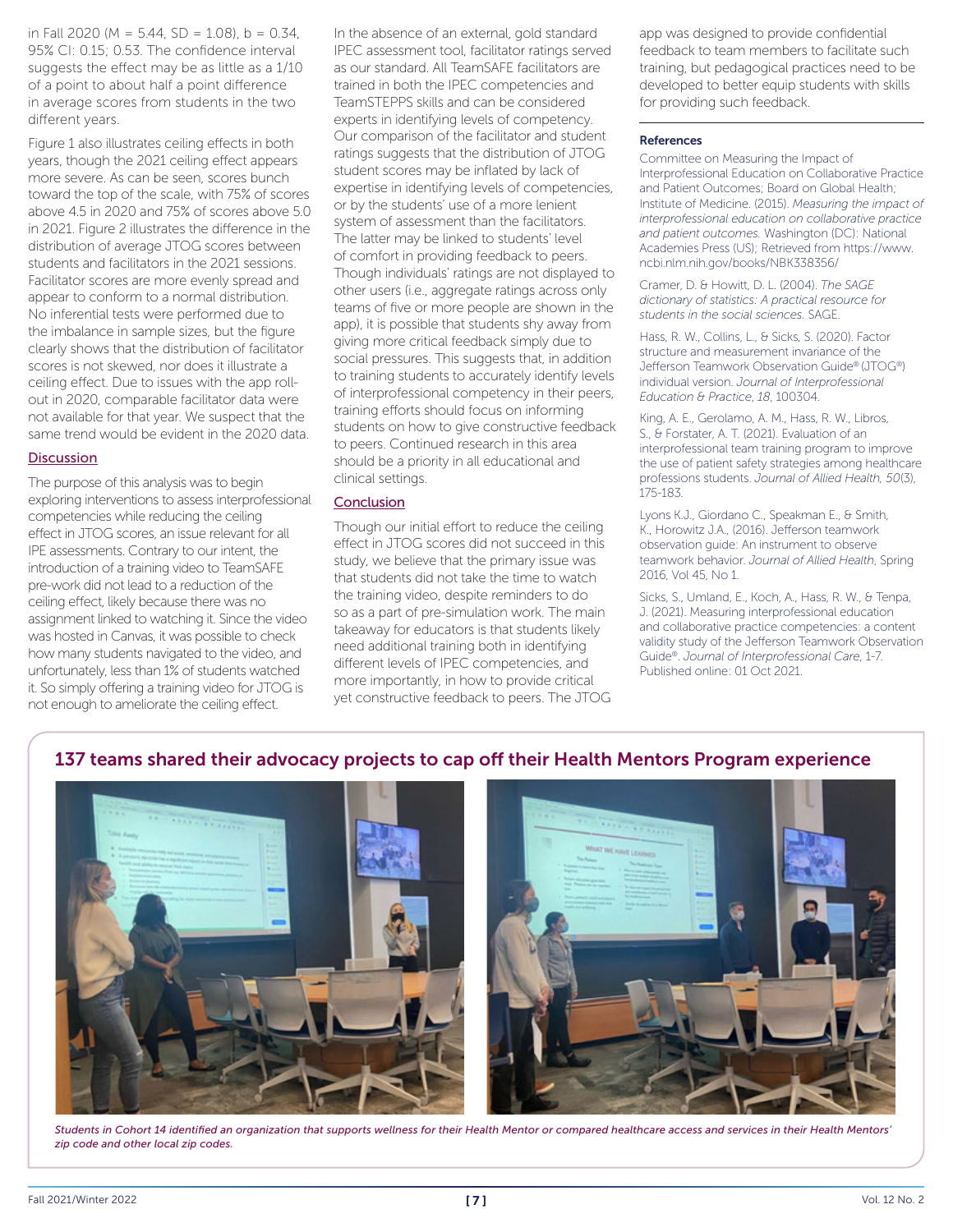# Interviews with Health Mentor Jon Moore and Nursing Student/ HMP Participant David Kaplan

The Health Mentors Program (HMP) is an 18 month long longitudinal IPE curriculum, designed to provide students the opportunity to learn and work in a collaborative environment. Centered in this collaborative learning experience is the community volunteer (Health Mentor). Health Mentors are paired with a team of students and share their life experiences, helping students learn knowledge and skills that are important to being a good health professional. Jon Moore is one of our generous Health Mentors. He was born, raised, and currently resides in Philadelphia. Jon enjoys cooking, watching movies, shopping, and traveling. David Kaplan is an undergraduate nursing student at Jefferson, who recently participated in the Health Mentors Program; David also shared a reflection with us on the lessons he learned from his Health Mentor during their time together.



Health Mentor

What was your background, prior to becoming a Health Mentor?

I am a retired transportation employee, and noise was a big thing around me as a mechanic, as it damaged my left ear. I was usually asked by foremen

and assistant managers to fix problems, and was often told "we believe you are the only person who knows how to do it and get things corrected". I tried to be proactive and give my colleagues enough products while I was on

#### How did you get involved with the Health Mentors program at Jefferson?

vacation, for example. I am also a minister.

One of my doctors recommended it to me, and I put my name on the list. I knew a little bit about the program, but I really went into it blindly and open to the opportunity for a new experience. I am in a wheelchair, but I like to be free and be able to function and get around.

#### What was it like working with your student group for the first time?

I feel like I learned a lot about my students, and how the Health Mentors program really works. I shared my story with the students, since they are working with patients who have chronic diseases, and I wanted them to learn about how we (patients) function in our communities. I also wanted to help them understand how people of faith (of all faiths) have a different way of functioning, and seeking support through their trials and tribulations.

When the team came to visit my home inperson, a student said they were surprised to see my apartment so clean. I was not sure how to respond to that at first. I feel like my communities are portrayed in a certain way, but I don't take it as a negative. I help students to see what they are seeing and why, so they can look beyond these portrayals. I want to help people to learn that even though you have a disability, don't let it control you. You can overcome it and be able to be a part of society no matter what.

#### What has your overall experience been like in the Health Mentors Program?

Well last year (2020-21), everything was mostly done virtually. In-person meetings were actually a challenge for me, since I have a problem with hearing in one ear, and the noise can override me trying to hear my team. Last year, I could show them my home virtually, which was a different experience. The student team didn't get to see my full neighborhood, but they could see what my home looked like.

I also live in the area that has the lowest vaccination rate in Philadelphia. When I mention that to the students, it makes them think. In healthcare, they can be a part of something worthwhile, advancing humanity, but they need to start to ask big questions.

#### What are your takeaways from participating in the 2021 Design Sprint?

I thought it was interesting to be able to share pointers of things I was seeing in the Health Mentors Program. For example, we are only allowed an hour with the students, but there are so many questions, the time can feel rushed, and like we are not able to think things through. There were also advantages to both virtual and in-person that I was able to discuss, like how seeing my apartment virtually provided students with a different point of view.

#### How do you engage with your various communities?

I like getting out and meeting with different people in my community. I've learned that if you greet each and every person as you pass by them, they will respond. I am always opening up doorways to develop relationships. I think my ministry background opens the door of communication, for feedback and support of what is going on in the community. I try to encourage others, like when I go to the Y, as it helps me stay mobile and stay physically able, and people say they are glad to see me.

I also work with seniors, and try to engage with the ones who stay at home a lot. I wish we had a real senior center around here where they could go to for activities, as social and physical stimulation are so important. Once a month, I also form a group that goes out to eat together.

I try to share love, as we've forgotten what it really means to love one another.



David Kaplan, BSN, Class of 2022

#### initial impressions of the Health Mentors Program? How was the start of your experience? Truthfully, it was a bit

What were your

overwhelming trying to manage the new course load, learning virtually, and adjusting to the constantly

changing challenges of the pandemic. Despite all of that, I found the Health Mentors Program to be a good primer for learning about the critical importance interprofessional practice

plays in the healthcare space, especially achieving better health outcomes for patients.

#### What did your group learn from your Mentor?

Our group has enjoyed getting to know our Mentor over the course of the program. She has been a true partner and we all have learned a great deal from her. From these conversations we were able to glean several outcomes: 1) the importance of eliminating barriers to care at Jefferson—whether it is proximity or access 2) being an advocate for your patient even if they are health literate 3) cultural factors affecting how society views people with certain health diagnoses and 4) using public policy to improve access to

specialized care and advocating change for our patients.

#### How did you get involved in the Design Sprint and what was it like to participate?

I found the Design Sprint to be a great opportunity to reflect on the HMP in a meaningful and productive forum. I enjoyed exploring, in a collaborative manner, ways to improve the Health Mentor/community volunteer, as well as student, experience. The Design Sprint provided a unique opportunity to see first-hand what a Design Sprint is, use new technologies, and identify opportunities to strengthen engagement for the students and Health Mentors.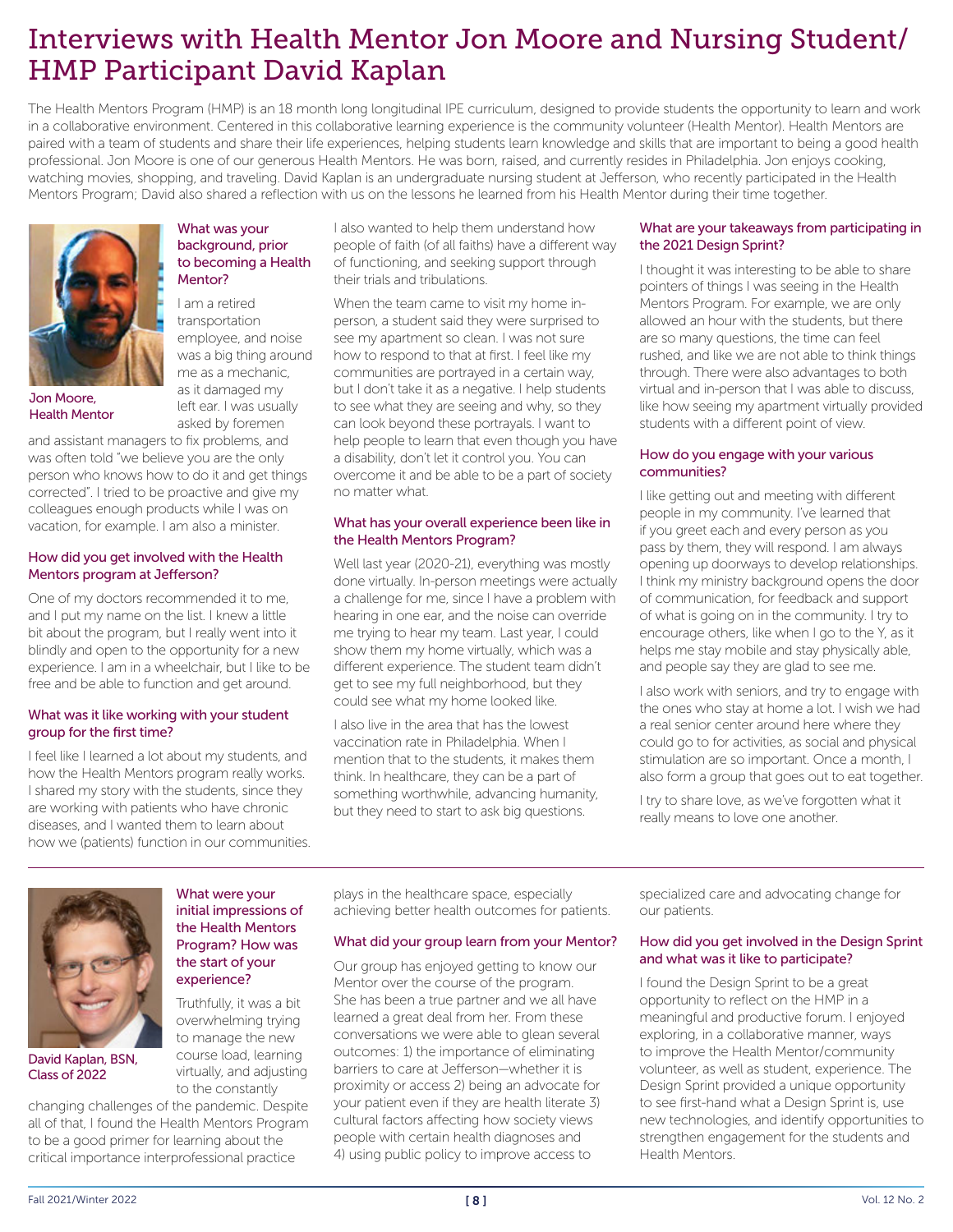#### Why is interprofessional education important to you? What intrigued you about programs like Health Mentors and Hotspotting?

At the core, IPE is important because it helps develop interprofessional communication, collaboration, and teamwork. It gave me an opportunity to understand the roles of other health disciplines through a shared experience. Working with an interprofessional team of healthcare professionals is an essential part of providing patient-centered care. Learning the role each specialty can play at an early stage in my career will provide immediate impact in the care that I, as a nurse, will provide on day one as I transition from being a student to a registered nurse. Throughout my previous career, I always valued being part of a highimpact team. Therefore, the Health Mentors and Hotspotting programs provide the opportunity to build and enhance healthcare professionals' ability to work with and learn from peers, develop leadership skills, and hone interprofessional communication skills that are critical to being a successful healthcare professional in the future.

#### How do you plan to incorporate interprofessional education into your future work as a clinician?

I will certainly seek out opportunities that will allow me to build upon my HMP and Hotspotting experiences, such as continuing education and online learning through the Interprofessional Education Collaborative.

Throughout my studies at the Jefferson College of Nursing, professors and clinical instructors emphasized the importance of understanding the collaborative care models, being part of interprofessional teams, and the critical role these teams play in providing quality, equitable care. This linkage between interprofessional education and collaborative care models is essential to improve patient outcomes, retain healthcare staff, reduce costs, and provide better quality and safety within the greater healthcare space.

#### What advice do you have for students who participate in IPE programs?

Utilize every opportunity to advance your knowledge, sharpen your skills, and improve your abilities in working closely with an interdisciplinary team in an educational setting. This allows you to learn from your mistakes and reflect on how you can be a better team player and practitioner with the goal of improving patient lives.

Reach out to and build relationships with your professors and clinical instructors and identify potential mentors to gain deeper insights into the theory and practice of key concepts discussed throughout the IPE programs.

Maintain your relationships with your team beyond the Health Mentors Program, Hotspotting program, or other IPE program. As an aspiring healthcare professional, you have invested time and energy into building a positive working relationship with your team. Although not everyone will remain at Jefferson, or in Philadelphia, you still have a shared experience which you should draw upon after graduating and employ in the professional setting.



#### Meet an IPE Faculty Champion from Thomas Jefferson University Louis N. Hunter, PT, DPT / Associate Professor, Department of Physical Therapy, Director of Global Strategic Initiatives, Jefferson College of Rehabilitation Sciences

#### Briefly describe your work with/related to JCIPE:

As a faculty member in the Department of Physical Therapy, I am responsible for the following

courses in the Doctor of Physical Therapy (DPT) Program: PT 538 Psychosocial Aspects of PT/PTs as Teachers and Learners and PT 632 Healthcare Delivery Systems.

For PT 538 Psychosocial Aspects of PT/PTs as Teachers and Learners, I have been fortunate to work with an interprofessional team of faculty from pharmacy, occupational therapy, physical therapy, nursing, and couple & family therapy. This team has determined core content that relates to all our professions and has created online course modules and symposiums to cover this content for the students in these programs. Some of the content includes patient safety and error reduction, end of life care, and substance use disorders. In 2018, the team was able to present their work through JCIPE's Interprofessional Care for the 21st Century conference.

For PT 632 Healthcare Delivery Systems, I have found that I am able to expand on some of JCIPE's Health Mentors Program curriculum in this course when I cover topics, such as the social-ecological model, health advocacy, and public policy for the third-year DPT students. I have found that serving as a faculty facilitator for module 3 in the Health Mentors Program was a great opportunity to gain an understanding of how the above topics have been introduced to Jefferson students in the first two years of their professional programs.

In addition to some of my above teaching responsibilities, I have been involved with JCIPE in my current administrative role as the Director of Global Initiatives for Jefferson College of Rehabilitation Sciences and as a former Co-Chair of Thomas Jefferson University's Global Health Initiatives Council (GHIC) from 2014-2020. I have consulted with members of the JCIPE leadership team regarding how to implement interprofessional opportunities related to local and global education activities and programming for Jefferson students, faculty, and staff.

Most recently, I am part of an interprofessional team, facilitated by JCIPE, whose focus is to provide education, experiential learning opportunities, clinical practice, and community outreach initiatives at the Hansjörg Wyss Wellness Center located in South Philadelphia. The team consists of representatives with expertise in medicine, public health, physical therapy, occupational therapy, nursing, and community and trauma counseling.

#### What excites you about this work?

I think what excites me about this work is that it allows me the opportunity to meet and establish relationships with my colleagues across other professions regarding interprofessional education (IPE) and collaborative practice (CP). In addition, I value the process of working on interprofessional teams to create and develop didactic and experiential learning opportunities for Jefferson students. In our planning meetings, I find that I am always learning from my colleagues about innovative ways to deliver course content, new references and resources for topics that relate to all our professions, and strategies to implement in clinical and community-based practice to address health disparities. Finally, I think that it is exciting when you see students applying IPE concepts to case studies, class discussions, and/or experiential learning opportunities (e.g. interprofessional pro bono clinics).

#### Why is IPE/CP important to you?

I think that IPE and CP are important to me because there are several factors that influence an individual's health. I don't think one profession or professions practicing independently can manage an individual's health or even a community's health. I think that IPE, especially JCIPE's IPE programs, teach Jefferson students the importance of bringing professions together in teams to address the health needs of individuals and communities both local and global, especially vulnerable populations. Without IPE and CP, students and current professionals would not be equipped to deliver the most optimal care possible. They would also not be able to contribute to the development of equitable policies and programs that can reduce health disparities and improve health outcomes both locally and globally.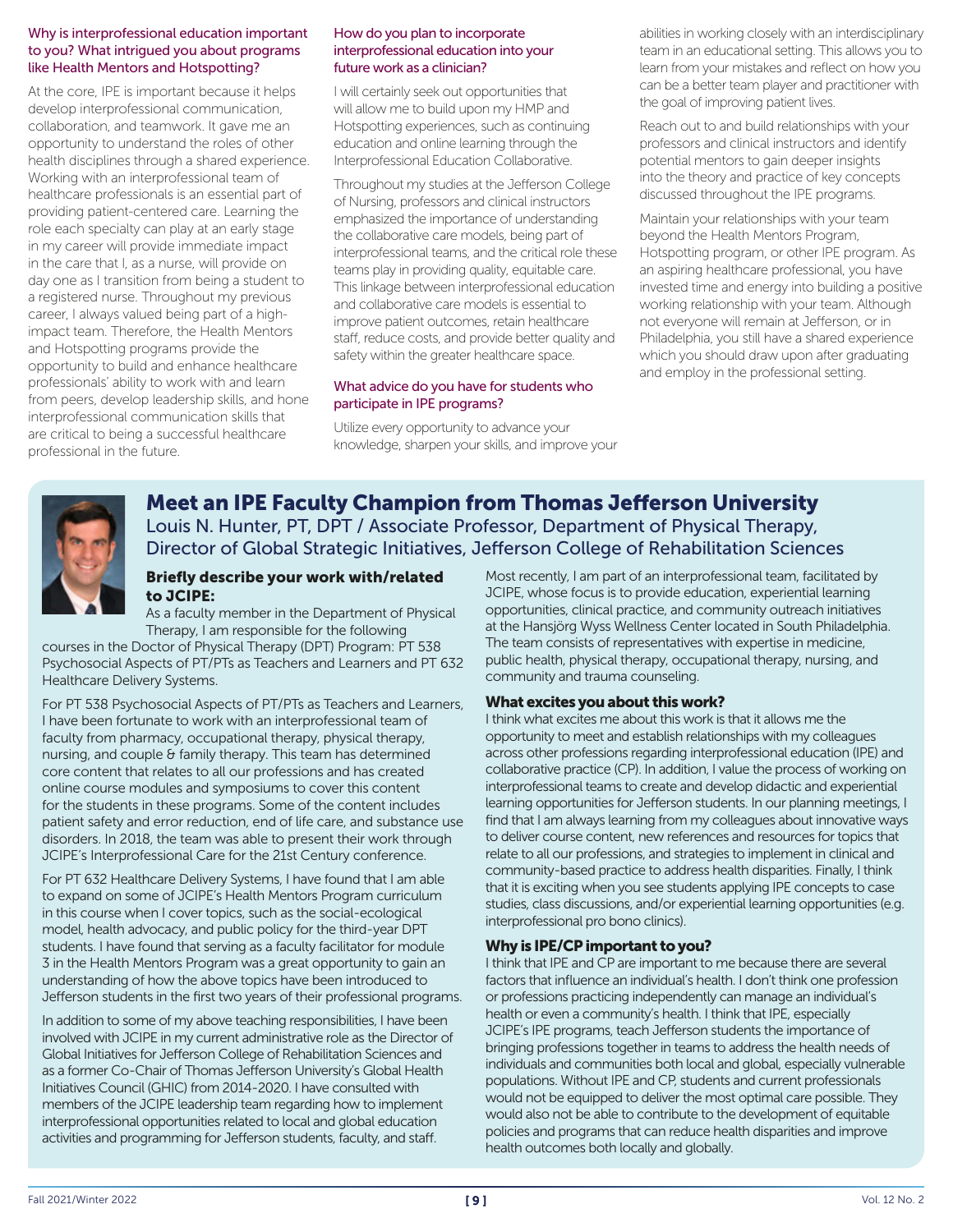# Leveraging Similar Interests and Diverse Perspectives Through Interprofessional Team Science: A Reflection



Angela Gerolamo, PhD

and program evaluation. While I enjoyed my work and colleagues, I felt too far removed from direct care, so I transitioned to the Jefferson College of Nursing. I have always been passionate about working with vulnerable and disadvantaged populations: in particular, individuals with mental health problems. It was through my interactions with patients early in my nursing career that I observed the inequities in care received by individuals with mental illness. While we stabilized patients' conditions with medications, once we discharged them from the hospital, they returned to difficult social conditions and fragmented health care. It was clear that the system was broken and care transitions lacked effective coordination.

As a new member of faculty at the College of Nursing, I embraced the like-mindedness

I entered academia after working at a policy research firm for several years. I was the only nurse on staff at the organization and worked with individuals from a variety of non-clinical professions including applied economics, statistics, health policy, of my clinician colleagues and looked for opportunities for collaborative research.

One day, I received an email from Dr. Kristin L. Rising, Associate Professor and Director of Acute Care Transitions Department of Emergency Medicine, Director of Jefferson Center for Connected Care, looking for a nurse collaborator. Dr. Rising had previously identified fear and uncertainty as potentially important predictors of emergency department (ED) utilization. Recognizing the importance of interdisciplinary collaboration to advance science, she invited me to collaborate on this important topic. We quickly secured an Emergency Medicine/ Emergency Nursing Association grant in June 2016 with Dr. Rising and myself as co-principal investigators. This award funded the initial project, *Measuring Patient Uncertainty During Acute Care*, in which we used group concept mapping with patients with recent ED utilization to explore domains that contribute to ED use. We subsequently leveraged these data to develop scale items to quantitatively assess patient uncertainty related to urgent care decision-making and to assess the contribution of patient uncertainty to subsequent ED care seeking. Simultaneous to this quantitative work, we conducted a qualitative study to understand reasons patients seek care in the ED during an

acute care episode. In an effort to continue to understand the needs of patients and families during care transitions, we collaborated with the Wills Eye Hospital to examine the unmet needs of individuals who experienced acute traumatic eye injury after hospital discharge. In addition, we applied for and were awarded the Clinical Research Provost Award in 2019. This qualitative study examined the unmet needs of home healthcare patients and their caregivers, and the acceptability of on-demand telehealth.

Findings from these studies suggest that patients have unmet behavioral health and psychosocial needs during care transitions, and frequently, they are not connected to behavioral health services. In some cases, patients were linked to behavioral health services, but they were perceived as inadequate, while other patients could not access services due to lack of transportation or being homebound. Our work supports the need for the development and delivery of integrated interventions that address behavioral health and psychosocial needs as well as physical needs during care transitions. The ultimate goal of our work is to inform the development of patient-centered interventions that improve the care experience and patient health outcomes.



Fall 2021/Winter 2022  $[10]$